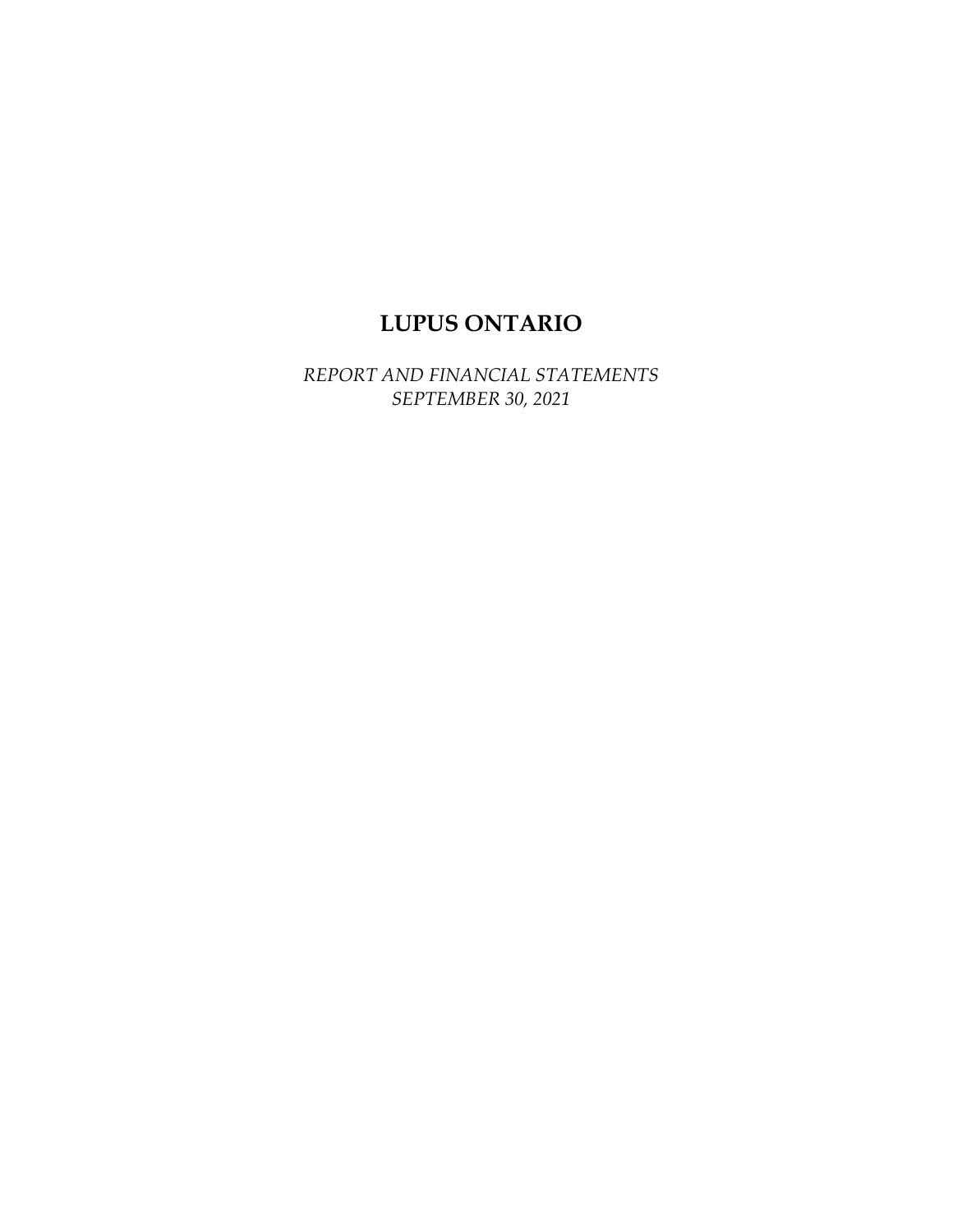

# *INDEPENDENT AUDITOR'S REPORT*

#### **To the Board of Directors of Lupus Ontario**

#### **Qualified Opinion**

We have audited the financial statements of Lupus Ontario, which comprise the statement of financial position as at September 30, 2021, and the statements of operations and unrestricted fund balance, internally restricted fund balance and cash flows for the year then ended, and notes to the financial statements, including a summary of significant accounting policies.

In our opinion, except for the effects of the matter described in the Basis for Qualified Opinion section of our report, the accompanying financial statements present fairly, in all material respects, the financial position of Lupus Ontario as at September 30, 2021, and its results of operations and its cash flows for the year then ended in accordance with Canadian accounting standards for not-forprofit organizations.

#### **Basis for Qualified Opinion**

In common with many not-for-profit organizations, Lupus Ontario derives revenues from fees and other activities, the completeness of which is not susceptible to satisfactory audit verification. Accordingly, our verification of these revenues was limited to the amounts recorded in the records of Lupus Ontario and we were not able to determine whether any adjustments might be necessary to fees and other revenues, assets and net assets.

We conducted our audit in accordance with Canadian generally accepted auditing standards. Our responsibilities under those standards are further described in the Auditor's Responsibilities for the Audit of the Financial Statements section of our report. We are independent of Lupus Ontario in accordance with the ethical requirements that are relevant to our audit of the financial statements in Canada, and we have fulfilled our other ethical responsibilities in accordance with these requirements. We believe that the audit evidence we have obtained is sufficient and appropriate to provide a basis for our qualified opinion.

#### **Responsibilities of Management and Those Charged with Governance for the Financial Statements**

Management is responsible for the preparation and fair presentation of the financial statements in accordance with Canadian accounting standards for not-for-profit organizations, and for such internal control as management determines is necessary to enable the preparation of financial statements that are free from material misstatement, whether due to fraud or error.

In preparing the financial statements, management is responsible for assessing Lupus Ontario's ability to continue as a going concern, disclosing, as applicable, matters related to going concern and using the going concern basis of accounting unless management either intends to liquidate Lupus Ontario or to cease operations, or has no realistic alternative but to do so.

Those charged with governance are responsible for overseeing Lupus Ontario's financial reporting process.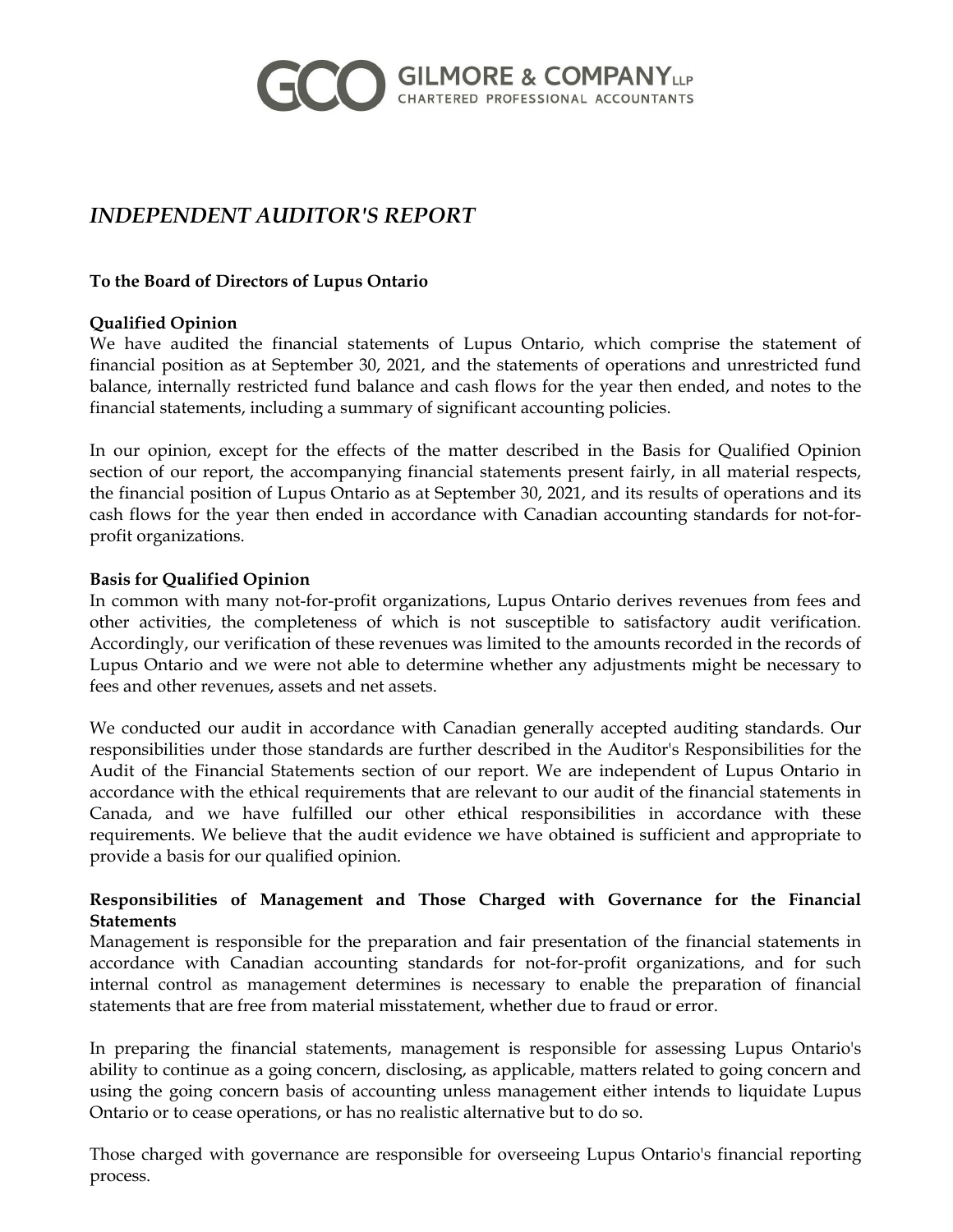#### **Auditor's Responsibilities for the Audit of the Financial Statements**

Our objectives are to obtain reasonable assurance about whether the financial statements as a whole are free from material misstatement, whether due to fraud or error, and to issue an auditor's report that includes our opinion. Reasonable assurance is a high level of assurance, but is not a guarantee that an audit conducted in accordance with Canadian generally accepted auditing standards will always detect a material misstatement when it exists. Misstatements can arise from fraud or error and are considered material if, individually or in the aggregate, they could reasonably be expected to influence the economic decisions of users taken on the basis of these financial statements. As part of an audit in accordance with Canadian generally accepted auditing standards, we exercise professional judgment and maintain professional skepticism throughout the audit. We also:

- Identify and assess the risks of material misstatement of the financial statements, whether due to fraud or error, design and perform audit procedures responsive to those risks, and obtain audit evidence that is sufficient and appropriate to provide a basis for our opinion. The risk of not detecting a material misstatement resulting from fraud is higher than for one resulting from error, as fraud may involve collusion, forgery, intentional omissions, misrepresentations, or the override of internal control.
- Obtain an understanding of internal control relevant to the audit in order to design audit procedures that are appropriate in the circumstances, but not for the purpose of expressing an opinion on the effectiveness of Lupus Ontario's internal control.
- Evaluate the appropriateness of accounting policies used and the reasonableness of accounting estimates and related disclosures made by management.
- Conclude on the appropriateness of management's use of the going concern basis of accounting and, based on the audit evidence obtained, whether a material uncertainty exists related to events or conditions that may cast significant doubt on Lupus Ontario's ability to continue as a going concern. If we conclude that a material uncertainty exists, we are required to draw attention in our auditor's report to the related disclosures in the financial statements or, if such disclosures are inadequate, to modify our opinion. Our conclusions are based on the audit evidence obtained up to the date of our auditor's report. However, future events or conditions may cause Lupus Ontario to cease to continue as a going concern.
- Evaluate the overall presentation, structure and content of the financial statements, including the disclosures, and whether the financial statements represent the underlying transactions and events in a manner that achieves fair presentation.

We communicate with those charged with governance regarding, among other matters, the planned scope and timing of the audit and significant audit findings, including any significant deficiencies in internal control that we identify during our audit.

Gilmore + Company Ll

**Mississauga, Ontario Chartered Professional Accountants December 29, 2021 Licensed Public Accountants**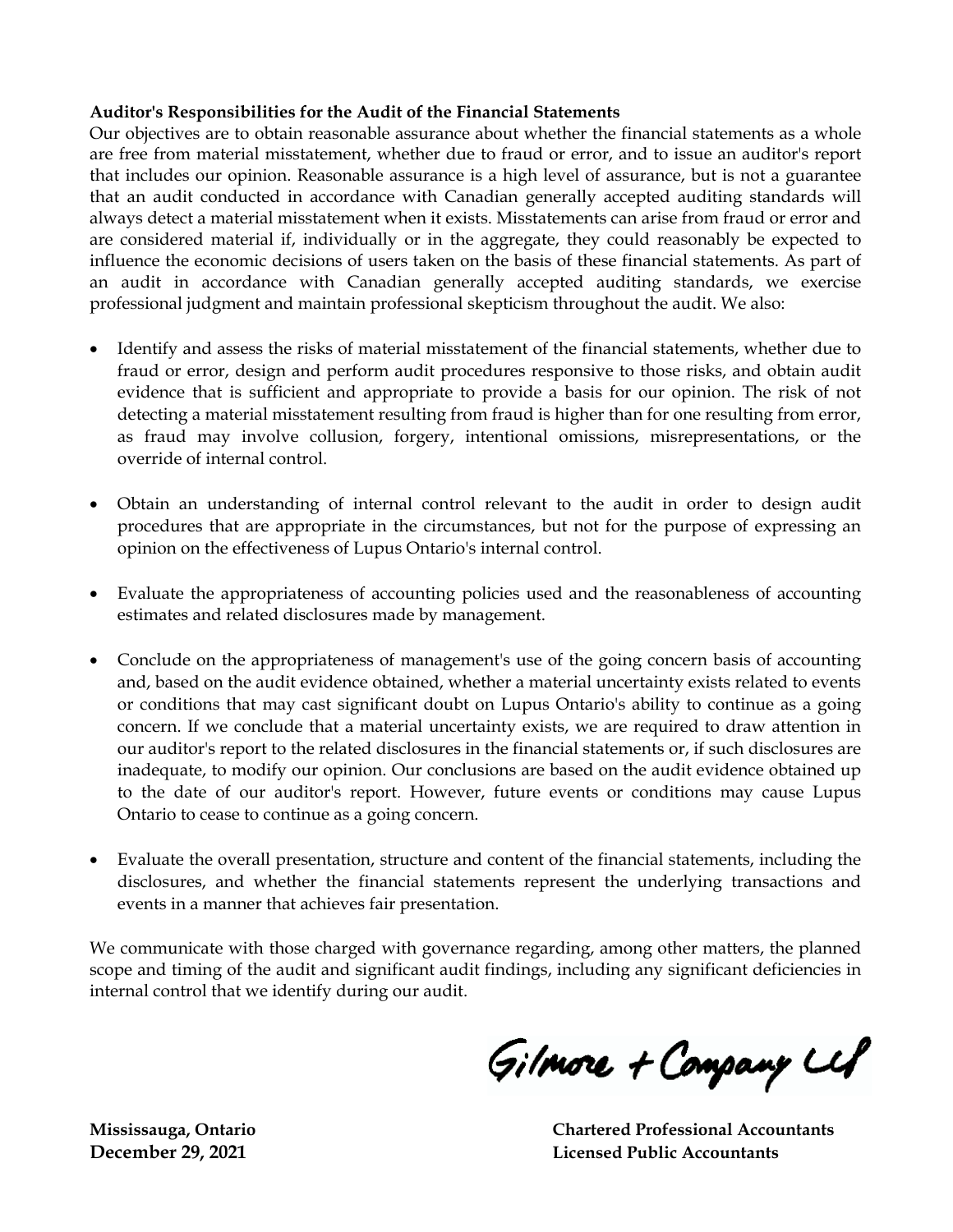*(Incorporated under The Business Corporations Act - Ontario)*

# *STATEMENT OF FINANCIAL POSITION*

*As at September 30,* 

|                                             | 2021         | 2020                   |  |  |  |
|---------------------------------------------|--------------|------------------------|--|--|--|
| <b>ASSETS</b>                               |              |                        |  |  |  |
| Current                                     |              |                        |  |  |  |
| Cash                                        | \$<br>19,775 | $\mathbb{S}$<br>49,698 |  |  |  |
| Short-term investment                       | 1,480,411    | 1,127,881              |  |  |  |
| Accounts receivable                         | 13,134       | 12,879                 |  |  |  |
| Government remittances receivable           |              | 684                    |  |  |  |
| Inventory                                   |              | 934                    |  |  |  |
| Prepaid expenses                            | 8,175        | 7,392                  |  |  |  |
|                                             | \$1,521,495  | \$1,199,468            |  |  |  |
| <b>LIABILITIES</b>                          |              |                        |  |  |  |
| Current                                     |              |                        |  |  |  |
| Accounts payable and accrued liabilities    | \$<br>15,815 | \$<br>19,349           |  |  |  |
| Government remittances payable              | 1,862        |                        |  |  |  |
|                                             | 17,677       | 19,349                 |  |  |  |
| Long-term debt (Note 3)                     | 40,000       | 30,000                 |  |  |  |
|                                             | 57,677       | 49,349                 |  |  |  |
| <b>FUND BALANCES</b>                        |              |                        |  |  |  |
| <b>Deferred contributions</b> (Note 4)      | 92,021       | 78,143                 |  |  |  |
| <b>Unrestricted fund balance (page 2)</b>   | 62,980       | 1,071,976              |  |  |  |
| Internally restricted fund balance (page 3) | 1,308,817    |                        |  |  |  |
|                                             | 1,463,818    | 1,150,119              |  |  |  |
|                                             | \$1,521,495  | \$1,199,468            |  |  |  |

**On behalf of the Board**

**\_\_\_\_\_\_\_\_\_\_\_\_\_\_\_\_\_\_\_\_\_\_\_ Director**

**\_\_\_\_\_\_\_\_\_\_\_\_\_\_\_\_\_\_\_\_\_\_\_ Director**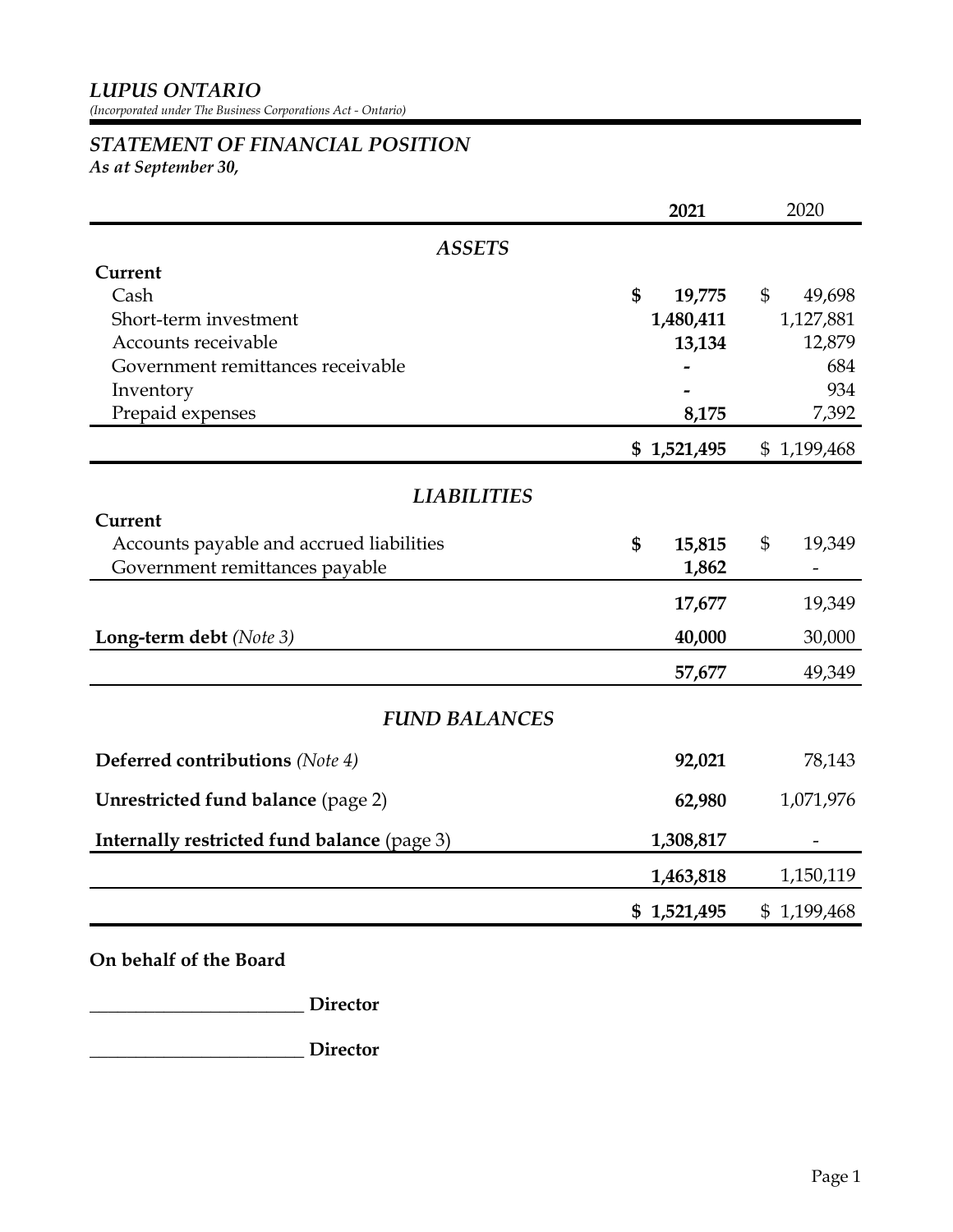# *STATEMENT OF OPERATIONS AND UNRESTRICTED FUND BALANCE*

*For the year ended September 30,* 

|                                                | 2021<br>2020 |             |                             |
|------------------------------------------------|--------------|-------------|-----------------------------|
| Receipts                                       |              |             |                             |
| Investment and interest income                 | \$           | 176,424     | $\mathfrak{S}$<br>(47, 138) |
| <b>Bequests</b>                                |              | 157,434     | 628,272                     |
| Research donations                             |              | 113,477     | 46,524                      |
| <b>Walk for Lupus</b>                          |              | 89,479      | 58,579                      |
| Charitable donations                           |              | 17,698      | 14,961                      |
| Memorial donations                             |              | 11,715      | 14,193                      |
| Federal government grant                       |              | 10,000      | 10,000                      |
| Ottawa Door to Door                            |              | 7,048       | 5,982                       |
| <b>Books and literature</b>                    |              | 190         | 50                          |
| <b>Italian Dinner</b>                          |              |             | 77,515                      |
| Masquerade Gala                                |              |             | 17,725                      |
| Individual membership dues                     |              |             | 5,210                       |
| Scotiabank Marathon                            |              |             | 2,430                       |
| Other activities income                        |              |             | 2,004                       |
|                                                |              | 583,465     | 836,307                     |
| <b>Expenses</b>                                |              |             |                             |
| Administration                                 |              | 24,017      | 33,559                      |
| Fundraising                                    |              | 39,890      | 90,177                      |
| Public awareness                               |              | 30,045      | 32,174                      |
| Research funding and clinic support            |              | 153,250     | 80,537                      |
| Support and education programs                 |              | 26,697      | 38,191                      |
| Volunteer support                              |              | 9,745       | 10,703                      |
|                                                |              | 283,644     | 285,341                     |
| <b>Excess of receipts over expenses</b>        |              | 299,821     | 550,966                     |
| Unrestricted fund balance, beginning of year   |              | 1,071,976   | 521,010                     |
| Transfer to internally restricted fund balance |              | (1,308,817) |                             |
| Unrestricted fund balance, end of year         | \$           | 62,980      | \$1,071,976                 |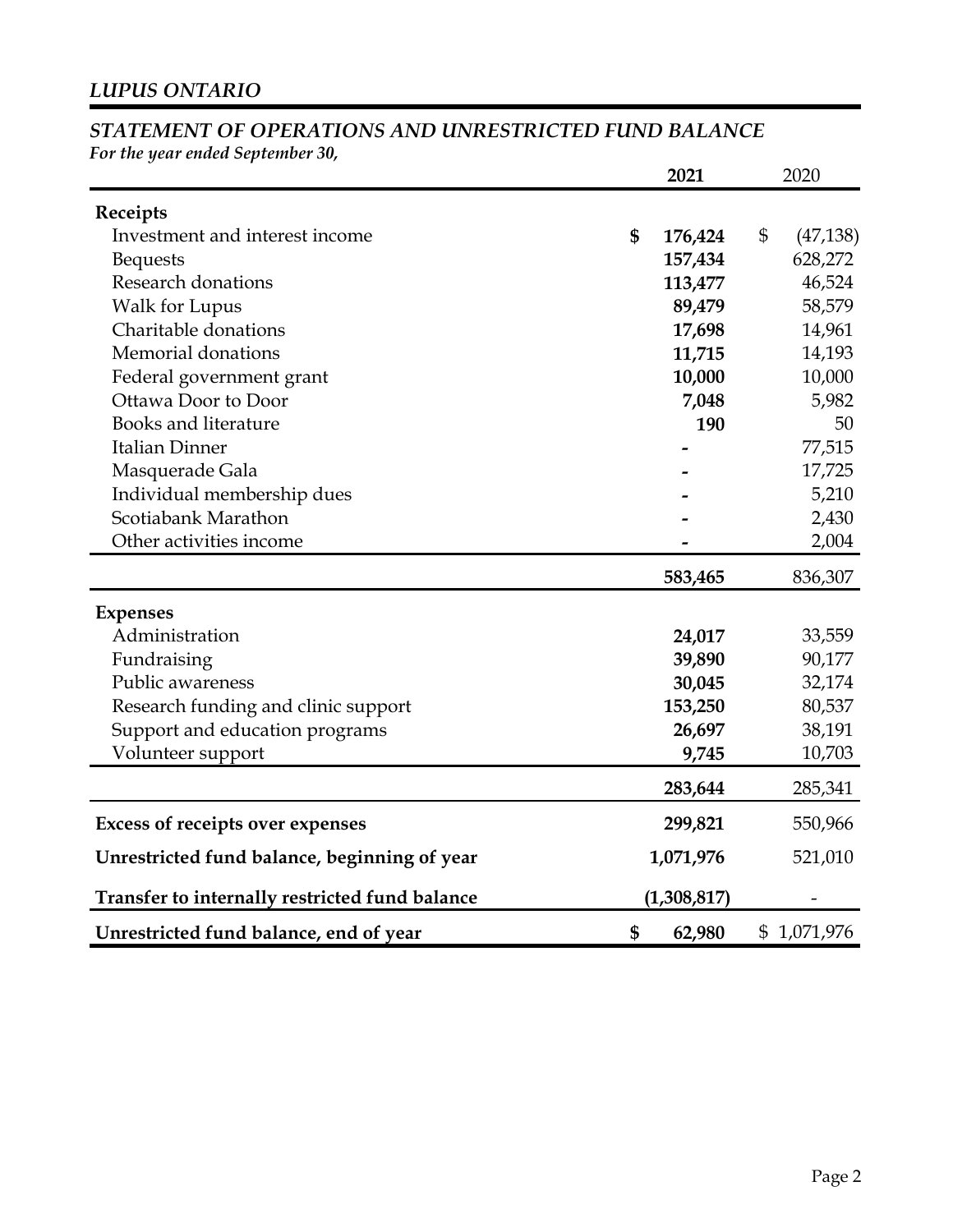# *STATEMENT OF INTERNALLY RESTRICTED FUND BALANCE*

*For the year ended September 30,* 

|                                                          | 2021                     |     | 2020                     |
|----------------------------------------------------------|--------------------------|-----|--------------------------|
| Internally restricted fund balance, beginning of<br>vear | $\overline{\phantom{a}}$ | \$. | $\overline{\phantom{a}}$ |
| Transfer from unrestricted fund balance                  | 1,308,817                |     |                          |
| Internally restricted fund balance, end of year          | \$1,308,817              | Ж   | $\overline{\phantom{a}}$ |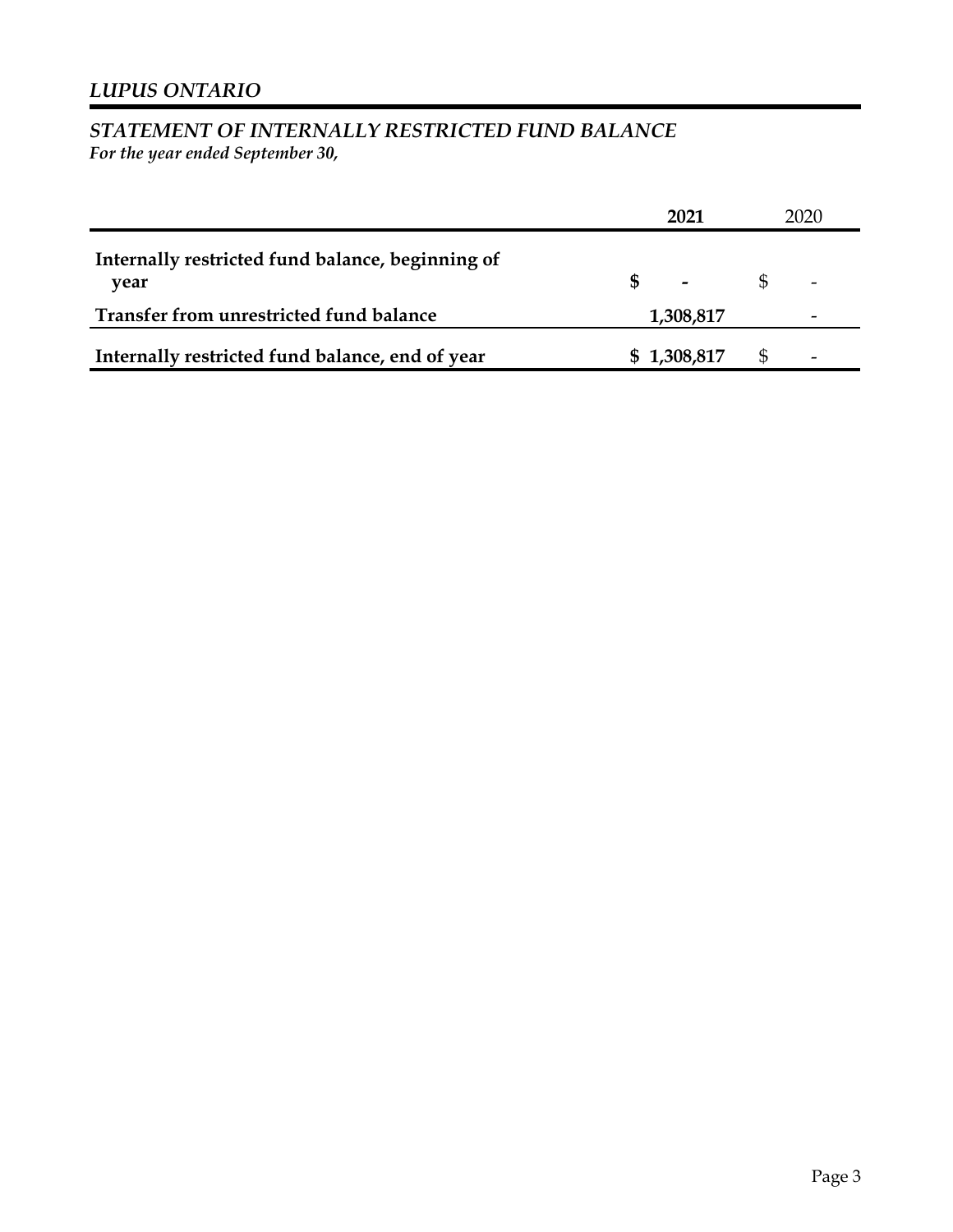# *STATEMENT OF CASH FLOWS*

*For the year ended September 30,* 

|                                                      |    | 2021       |              | 2020      |  |
|------------------------------------------------------|----|------------|--------------|-----------|--|
| Cash provided by (used in):                          |    |            |              |           |  |
| <b>Operating activities</b>                          |    |            |              |           |  |
| Excess of receipts over expenses - unrestricted fund | \$ | 299,821    | $\mathbb{S}$ | 550,966   |  |
| Net changes in non-cash working capital amounts:     |    |            |              |           |  |
| Accounts receivable                                  |    | (255)      |              | (10, 829) |  |
| Government remittances receivable                    |    | 684        |              | 2,581     |  |
| Inventory                                            |    | 934        |              |           |  |
| Prepaid expenses                                     |    | (783)      |              | (6, 189)  |  |
| Accounts payable and accrued liabilities             |    | (3,534)    |              | (19,780)  |  |
| Government remittances payable                       |    | 1,862      |              |           |  |
| Deferred contributions                               |    | 13,878     |              | (4,563)   |  |
|                                                      |    | 312,607    |              | 512,186   |  |
| <b>Financing activity</b>                            |    |            |              |           |  |
| Proceeds of long-term debt                           |    | 10,000     |              | 30,000    |  |
| Investing activity                                   |    |            |              |           |  |
| Short-term investment                                |    | (352, 530) |              | (524,278) |  |
| Net (decrease) increase in cash during the year      |    | (29, 923)  |              | 17,908    |  |
| Cash, beginning of the year                          |    | 49,698     |              | 31,790    |  |
| Cash, end of the year                                | \$ | 19,775     | \$           | 49,698    |  |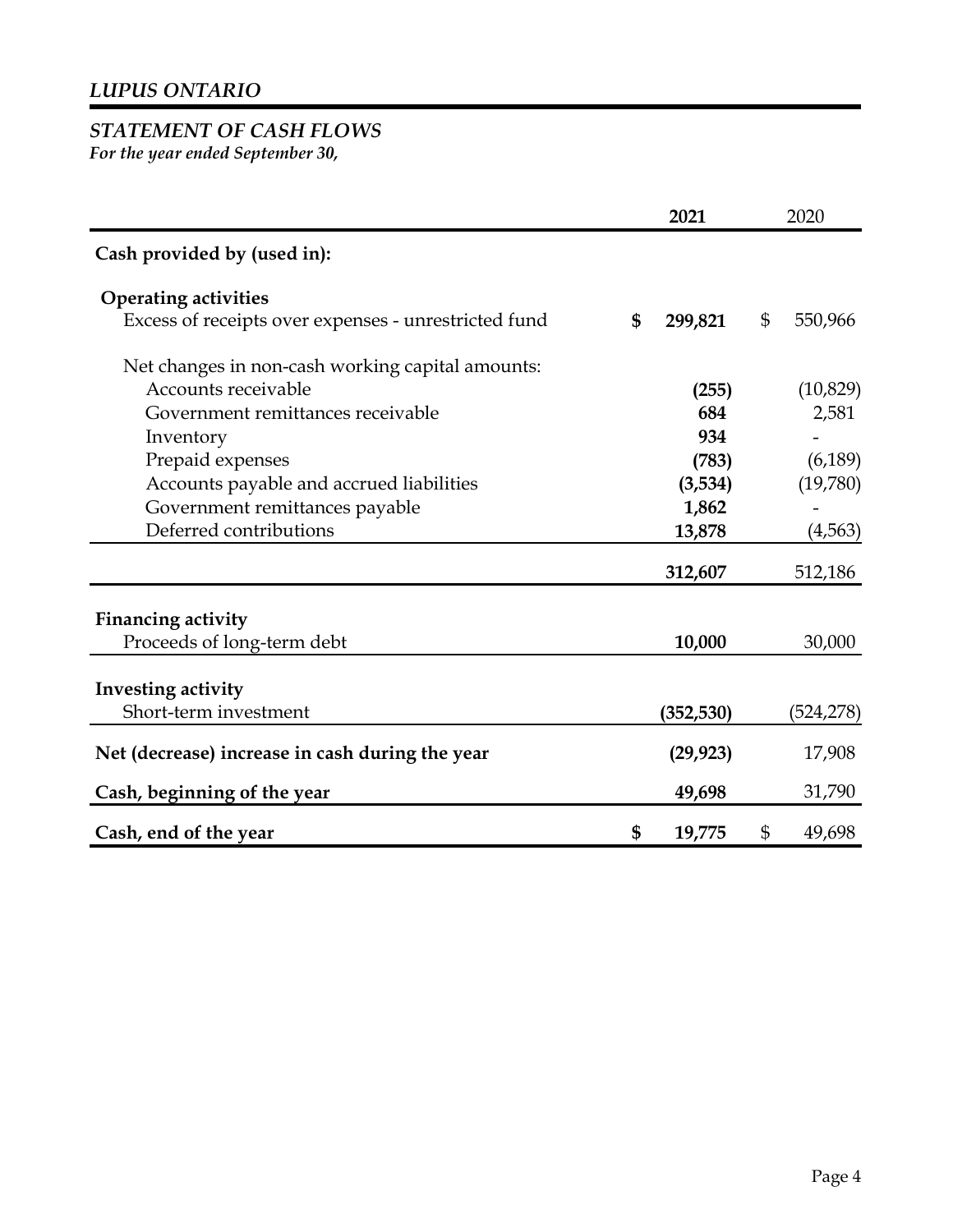## *LUPUS ONTARIO*

# *NOTES TO FINANCIAL STATEMENTS September 30, 2021*

#### *Organization and purpose*

Lupus Ontario was incorporated without share capital by letters patent under the Ontario Corporations Act.

Lupus Ontario raises money to provide support, education, public awareness, and to fund research. Lupus Ontario offers both support and education to those suffering from Lupus and their families and friends. Research contributions are used to fund various accredited Ontario Lupus Clinics, the Ann Matheson Biobank and the Geoff Carr Fellowship which enables a Rheumatology resident to extend their study for a year at an Ontario Lupus Clinic and to perform lupus research. Money is raised by donations, memorials, bequests and special events.

Lupus Ontario is a registered charitable organization within the meaning of the Income Tax Act (Canada) and is exempt from income taxes.

#### **1.** *Summary of significant accounting policies*

These financial statements have been prepared in accordance with Canadian accounting standards for not-for-profit organizations and include the following significant accounting policies:

#### **Revenue recognition**

Lupus Ontario follows the deferral method in accounting for revenue, where all contributions and event revenue are recorded when received. Restricted contributions are recorded as revenue in the period in which the related expenses are incurred. Interest and investment income is recorded on the accrual basis, as earned. Endowment contributions are recognized as direct increases in net assets in the year.

#### **Endowment/Restricted Funds**

Certain major donations or bequests received are restricted as per the donor's request or the organization's Board of Directors. Donor restricted amounts are allocated to deferred contributions. Amounts internally restricted for specific purposes by the Board of Directors are segregated and presented separately from Lupus Ontario's unrestricted fund balance. These funds are maintained separately and invested in fixed income and equity type financial instruments as set out in the Investment Policy guidelines approved by the Board of Directors. The investment income generated on the capital may be used to support activities of the organization as approved by the Board of Directors.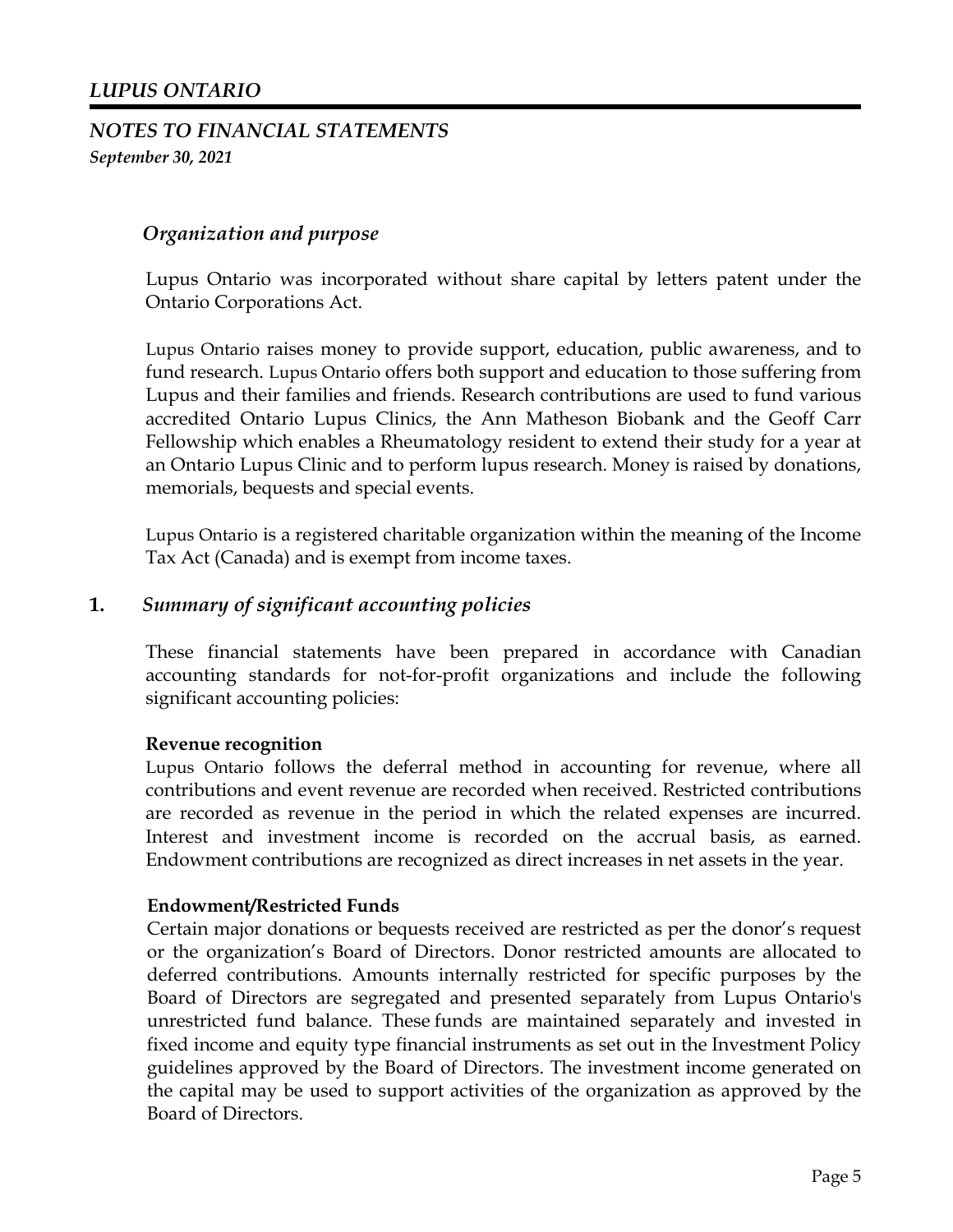## **1.** *Summary of significant accounting policies (continued)*

#### **Short-term investments**

Short-term investments in equity instruments that are quoted in an active market are measured at fair value. Changes in fair value are recognized in net income in the period incurred. Transaction costs that are directly attributable to the acquisition of these investments are recognized in net income in the period incurred.

#### **Inventory**

Inventory is stated at the lower of cost and net realizable value. Cost is determined on a first in - first out basis. Net realizable value is the estimated selling price in the ordinary course of business, less any applicable variable selling costs.

#### **Government assistance**

Government grants and subsidies, which include the forgivable portion of government loans, are recognized in earnings in the period in which there is reasonable assurance that Lupus Ontario has complied with the conditions attaching to such government grants and subsidies.

#### **Use of estimates**

The preparation of financial statements in accordance with Canadian accounting standards for not-for-profit organizations requires management to make estimates and assumptions that affect the reported amount of assets and liabilities, the disclosure of contingent assets and liabilities at the date of the financial statements and the reported amounts of revenues and expenses during the reported period. Such estimates include allowances for doubtful accounts. Actual results could differ from those estimates. On an ongoing basis, management reviews its estimates, and, as adjustments become necessary, they are reported in earnings in the period in which they become known.

#### **Donated services/ services in kind**

The fair value of donated services and services in kind, where determinable, are not reflected in these statements.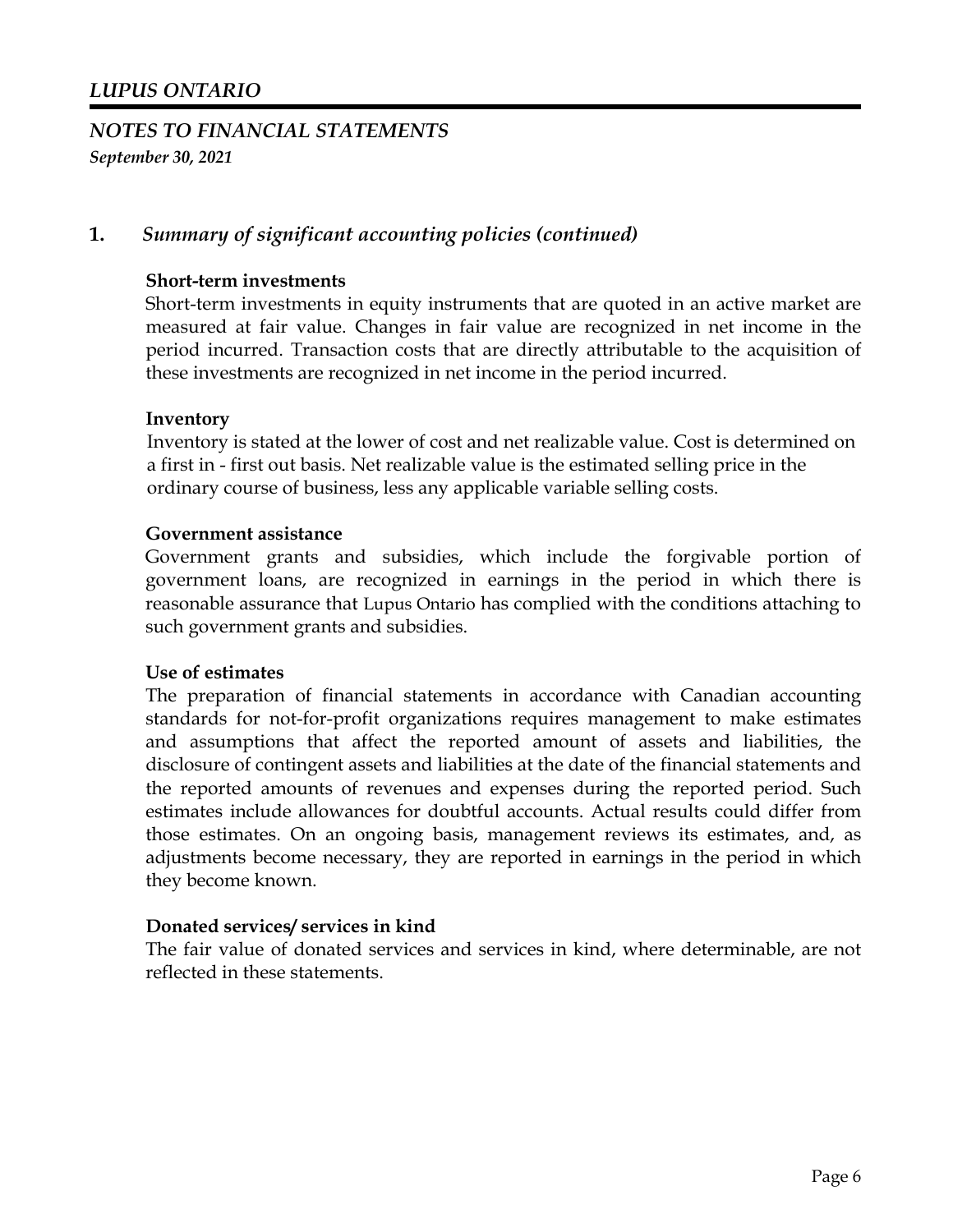#### **Financial instruments**

Lupus Ontario initially measures its financial assets and liabilities at fair value. Lupus Ontario subsequently measures all its financial assets and financial liabilities at amortized cost, except for investments in equity instruments that are quoted in an active market, which are measured at fair value. Changes in fair value are recognized in net income.

#### **2.** *Financial instruments*

The significant financial risks to which Lupus Ontario is exposed are as follows:

#### **Market risk**

Market risk is the risk that the fair value or future cash flows of a financial instrument will fluctuate because of changes in market prices. Lupus Ontario's investments in publicly traded securities expose Lupus Ontario to market risk as such investments are subject to price changes in the open market. Lupus Ontario does not use derivative financial instruments to alter the effects of this risk.

#### **Liquidity risk**

Liquidity risk is the risk that Lupus Ontario will encounter difficulty in meeting obligations associated with financial liabilities. Lupus Ontario is exposed to liquidity risk arising primarily from its accounts payable and accrued liabilities. Lupus Ontario expects to meet its obligations as they come due by generating sufficient cash flow from operations.

#### **Credit risk**

Credit risk arises from the potential that a counter party will fail to perform its obligations. Lupus Ontario is exposed to credit risk from pledges. Lupus Ontario monitors the credit risk and credit rating of individuals and entities that have made pledges to Lupus Ontario and maintains an allowance where collectibility is doubtful.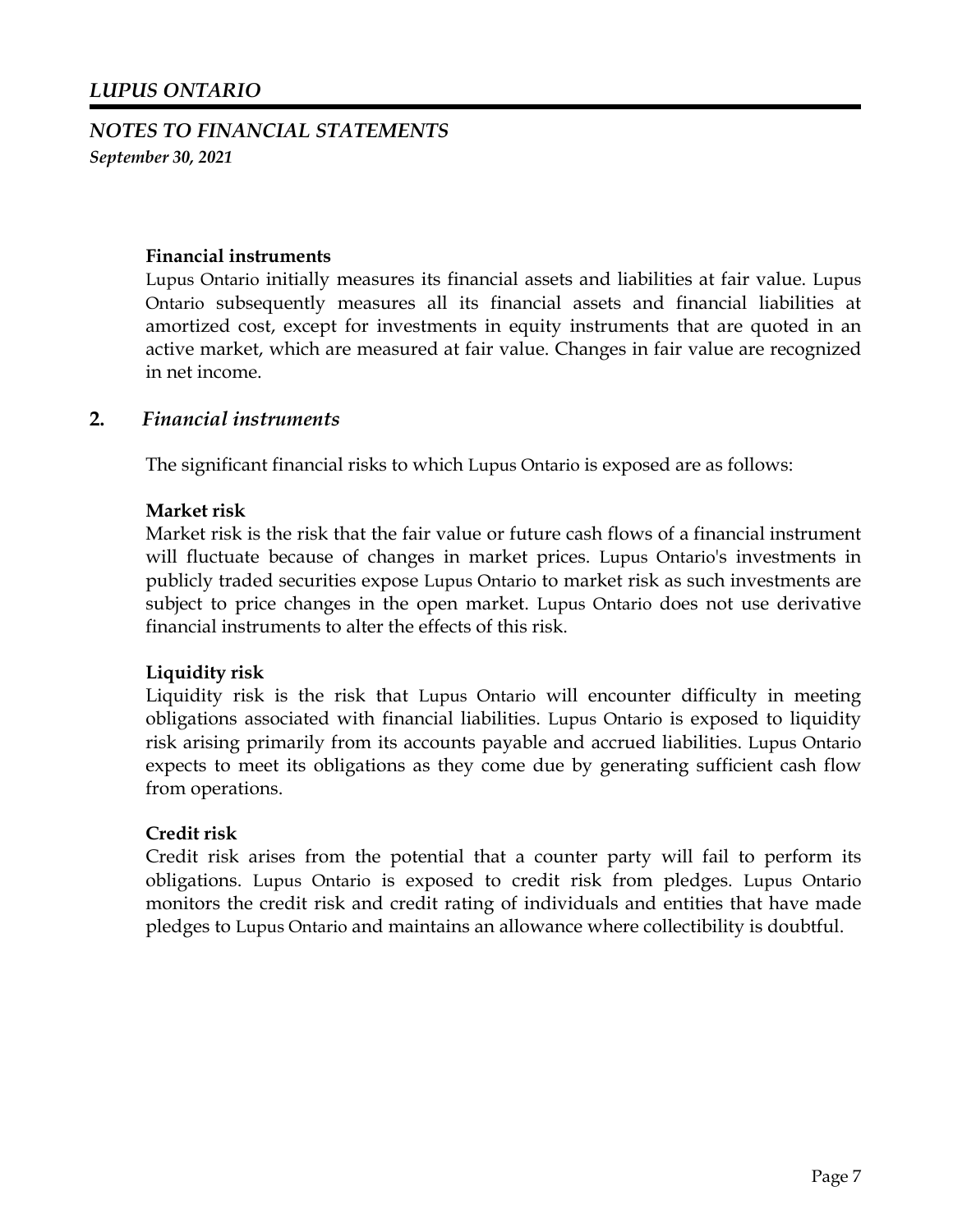#### **3.** *Long-term debt*

Canada Emergency Business Account (CEBA), a Government of Canada loan of \$60,000 (2020 - \$40,000), bears interest at 0% per annum, repayable on or before December 31, 2022. A repayment of 67% (2020 - 75%) of the loan on or before December 31, 2022 will result in 33% (2020 - 25%) of the loan being forgiven. The forgivable portion of \$10,000 (2020 - \$10,000) is recognized as income in the current year. If the remaining \$40,000 (2020 - \$30,000) balance is not repaid on or before December 31, 2022, the loan will then convert to term debt and bear interest at 5% per annum, repayable monthly and maturing on December 31, 2025.

#### **4.** *Deferred contributions*

Deferred contributions represent monies designated for the Melissa Salsburg Fund, the Order Eastern Star, Kitchener/Waterloo region work, the Janet Calderone trust, the Gotkin Family fund to be used for operations, the Mary Frances Perpick fund to be used in Sudbury, the Mississauga Legion fund to be used in Mississauga. Research contributions represent monies received and restricted for research projects and had a \$nil balance at year end.

|                       | September<br>30, 2020   | Receipts    | Expenses                       | September<br>30, 2021 |
|-----------------------|-------------------------|-------------|--------------------------------|-----------------------|
| Melissa Salsburg Fund | 3,000<br>$\mathbb{S}^-$ | \$<br>1,280 | \$<br>$\overline{\phantom{0}}$ | 4,280<br>S            |
| Order Eastern Star    | 138                     |             |                                | 138                   |
| Kitchener/Waterloo    | 89                      |             |                                | 89                    |
| Janet Calderone trust | 72,622                  | 11,612      |                                | 84,234                |
| Gotkin Family         | 1,666                   | 736         |                                | 2,402                 |
| Mary Frances Perpick  | 378                     |             |                                | 378                   |
| Mississauga Legion    | 250                     |             |                                | 250                   |
| Daughter of Isabella  | -                       | 250         |                                | 250                   |
|                       | \$78,143                | \$13,878    | \$                             | \$92,021              |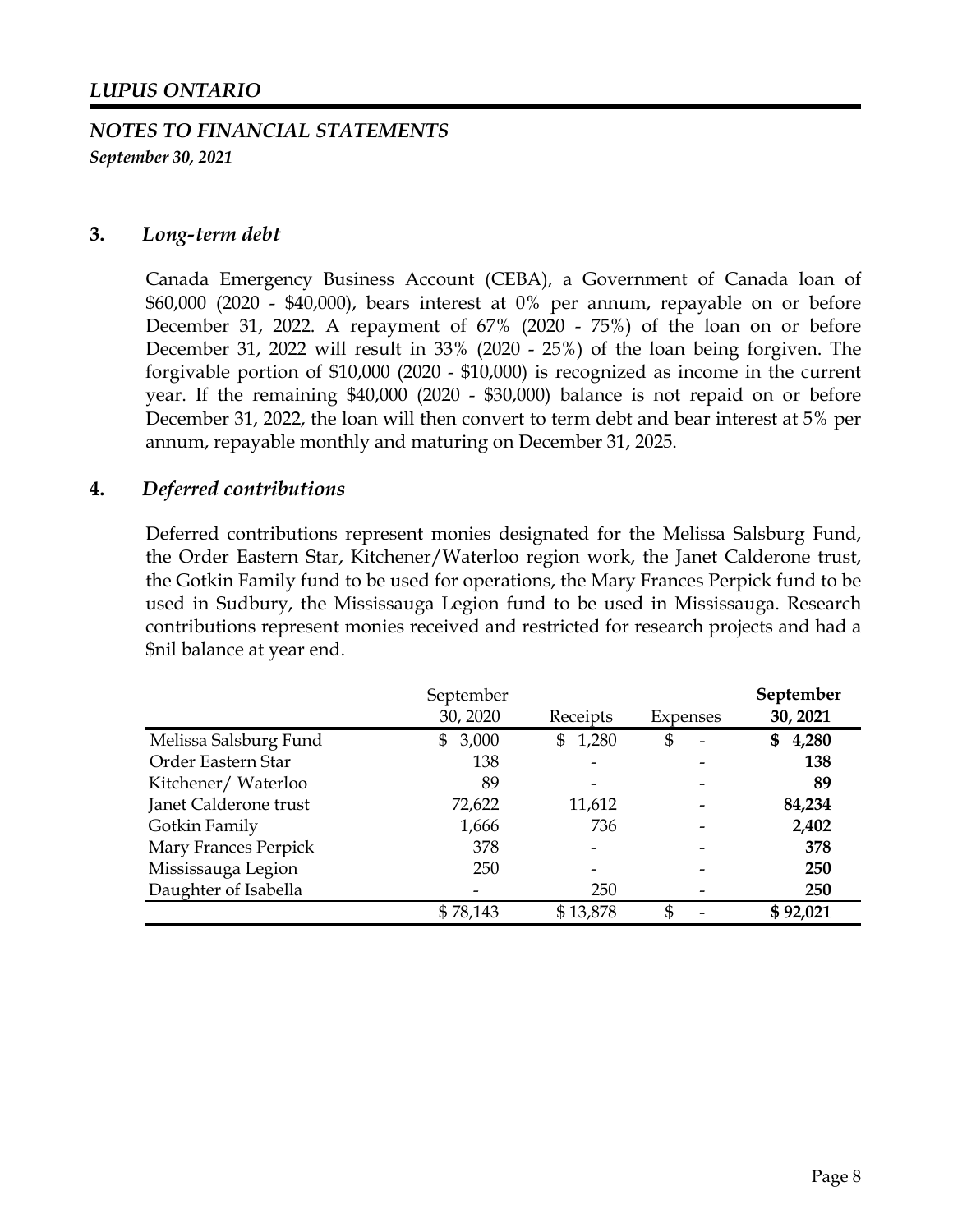#### **5.** *Lease commitment*

Lupus Ontario entered into a lease agreement for office space for a term of 3 years and 1 month, expiring July 31, 2022. Future minimum annual payments (excluding taxes, maintenance fees and insurance) are as follows:

| 2021<br>2022 | \$<br>12,653<br>10,544 |  |
|--------------|------------------------|--|
|              | \$<br>23,197           |  |

#### **6.** *Government assistance*

During the year Lupus Ontario became entitled to receive government assistance through the Canada Emergency Wage Subsidy (CEWS) and Canada Emergency Commercial Rent Assistance (CECRA) programs enacted by the government in response to the COVID-19 (coronavirus) pandemic.

The CEWS program is ongoing and available to all Canadian employers who experienced declines in revenue after March 15, 2020, relative to defined benchmark periods, based on a percent of remuneration paid to eligible employees. The amount receivable from this program during the year was \$81,582 (2020 - \$30,142) and has been reported in earnings.

The CECRA program was available to eligible organizations, such as charities, who experienced declines in revenue after April 2020 and were paying less than \$50,000 per month in gross rent. The amount receivable from this program during the year was \$13,030 (2020 - \$8,995) and has been reported in earnings.